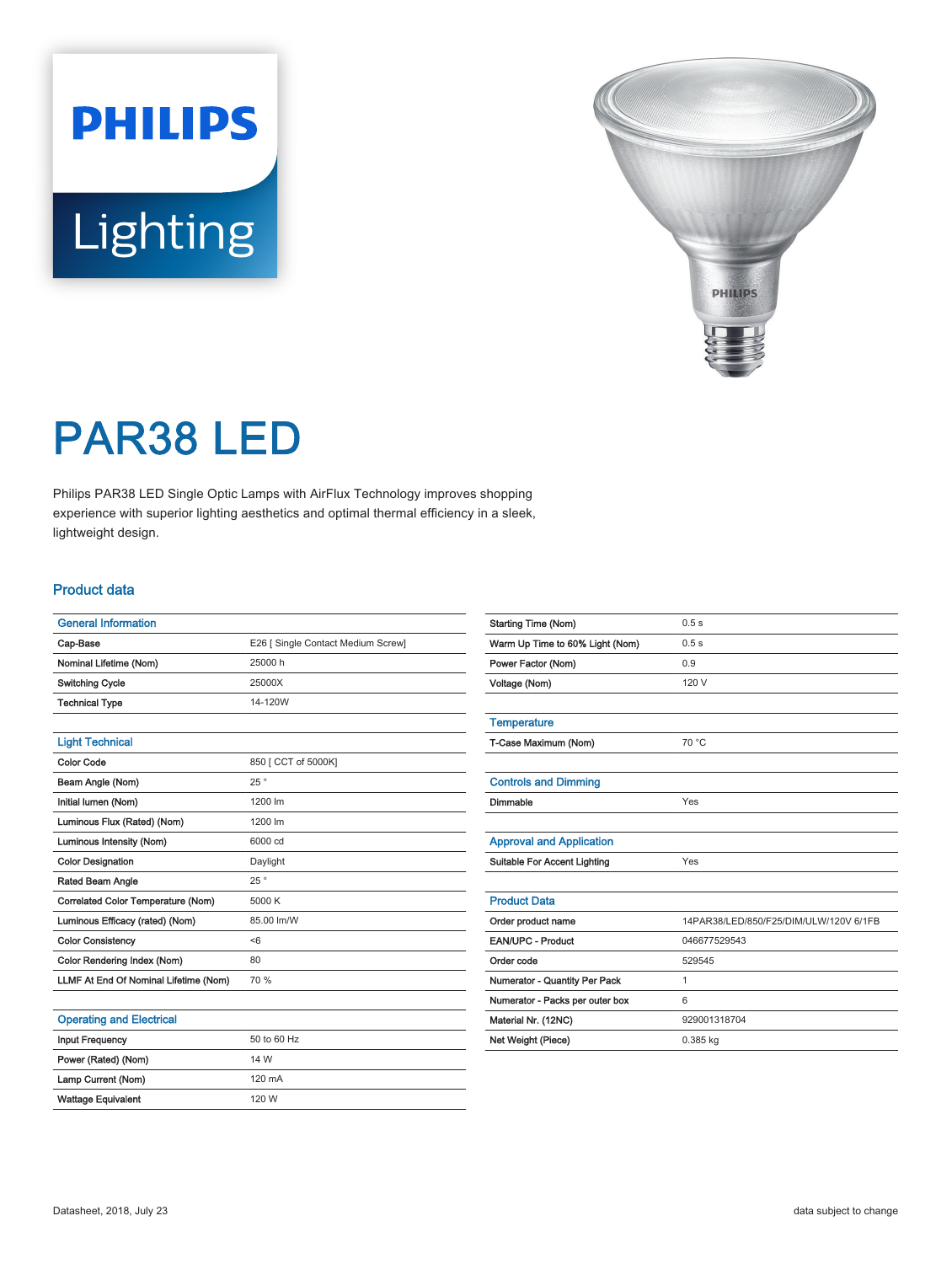## PAR38 LED

#### Warnings and Safety

- Suitable for use in damp locations.
- Not for use in totally enclosed luminaires.
- CAUTION: Risk of electric shock do not use where directly exposed to water.
- NOTES: This device complies with Part 18 of the FCC rule. This product may cause interference with other devices. If interference occurs, change the location of the products involved. This RFLD device complies with Canadian ICES-005

#### Dimensional drawing



| Product                                |                  |        |
|----------------------------------------|------------------|--------|
| 14PAR38/LED/850/F25/DIM/ULW/120V 6/1FB | $122 \text{ mm}$ | 134 mm |



#### Photometric data



14-120W E26 PAR38 25D 850 5000K



CalcuLuX Photometrics 4.5 Philips Lighting B.V. Page: 1/1



14-120W E26 PAR38